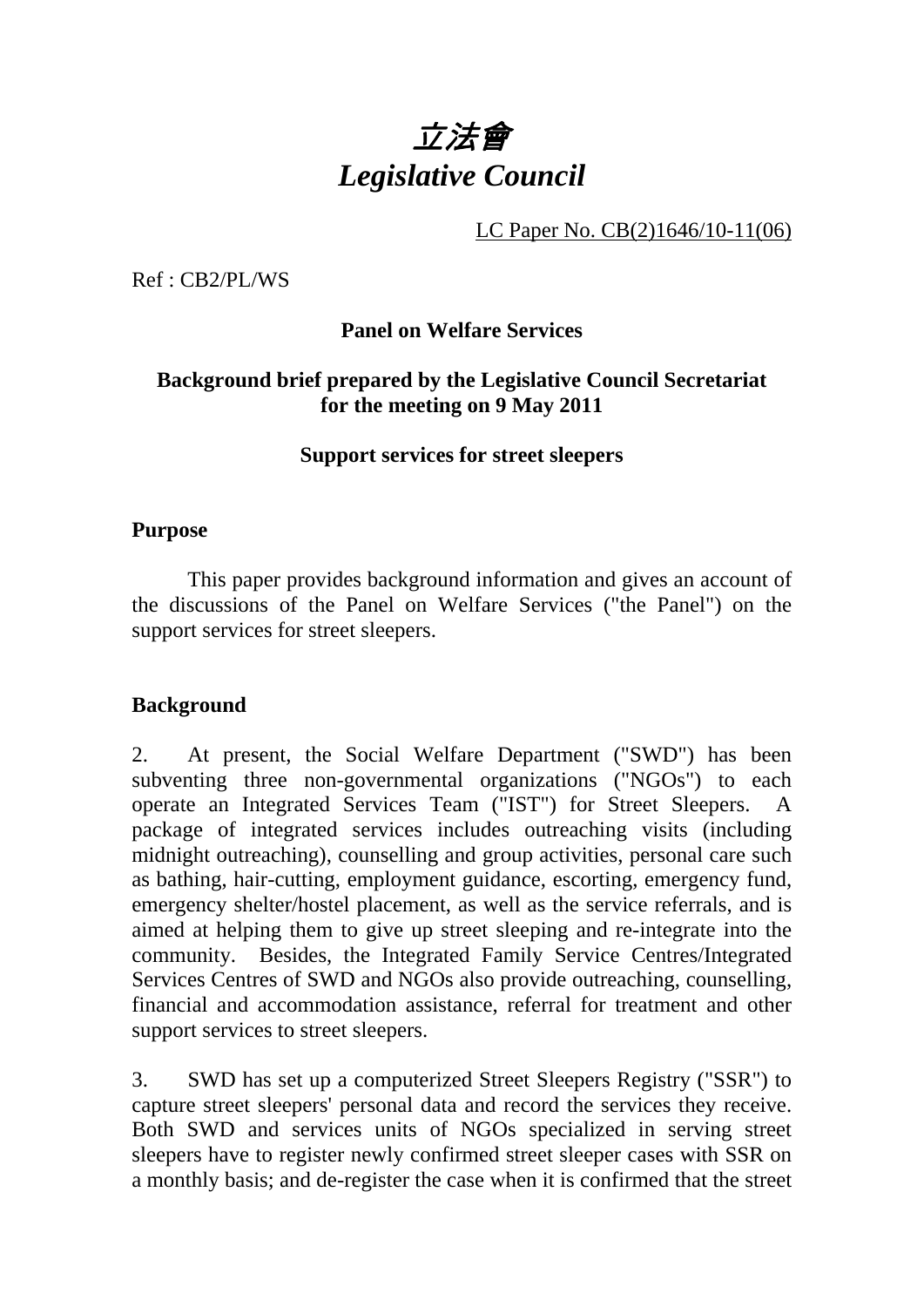sleepers have given up street sleeping. According to the Administration, the number of registered street sleepers as of October 2010 was 385, representing a drop as compared with 428 in the same month of the previous year.

## **Deliberations by the Panel**

#### Three-year Action Plan to Help Street Sleepers

4. At its meeting on 9 April 2001, the Panel discussed the Three-year Action Plan to Help Street Sleepers ("Action Plan"). As the number of street sleepers in SSR had risen rapidly from 819 in January 2000 to 1 399 in February 2001, SWD had, in consultation with three NGOs specializing in street sleeper services (namely St. James' Settlement ("SJS"), The Salvation Army ("SA") and Christian Concern for the Homeless Association ("CCHA")) drawn up a three-year action plan to tackle the specific needs of street sleepers, in particular, to assist those younger, able-bodied and unemployed street sleepers to rejoin the work force. A Lotteries Fund grant of \$8.73 million was approved for implementing the Action Plan from April 2001 to March 2004. The Action Plan comprised three key elements -

- (a) midnight outreaching and other integrated supportive services for street sleepers (including provision of emergency funds and emergency placements, assistance in seeking job placement and long-term housing, and counselling) provided by three NGOs;
- (b) an emergency shelter in Wan Chai run by SJS; and
- (c) an evaluative research conducted by the City University of Hong Kong ("CityU") to assess the effectiveness of the services in (a) and (b) above as well as the existing services tackling the street sleeper problem.

5. The Panel was updated on 10 June 2002 of the progress of the Action Plan's first year of operation and other improvement measures taken during the period to complement the Action Plan. In gist, the Action Plan had some initial positive outcomes since its operation in one year's time. To tie in with the Action Plan, SWD had taken a number of initiatives and measures, viz. improving hostel services for singletons, interfacing with specialized service units such as the Society of Rehabilitation and Crime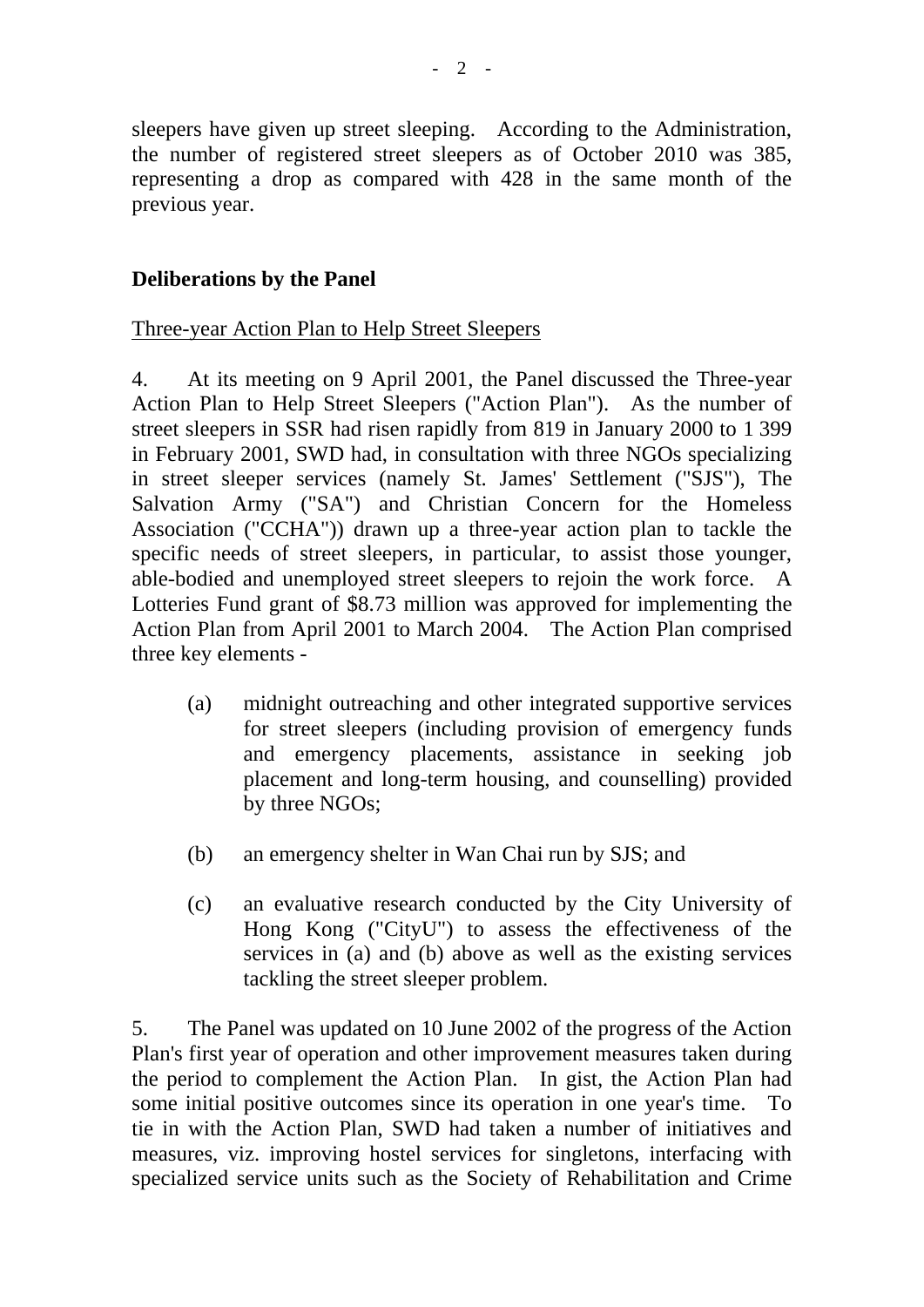Prevention and Society for the Aid and Rehabilitation of Drug Abusers to provide services to street sleepers with special needs, and strengthening district efforts in tackling the street sleeper problem.

6. While noting that the Administration would revert to the Panel on the findings of the evaluative research conducted by CityU, members were concerned about the accommodation needs of the street sleepers. The Administration explained that the Action Plan included setting up an emergency shelter in Wan Chan run by SJS which was an expedient form of transit housing before more long term arrangement could be made for street sleepers to live in private rental housing or hostels. Most of the hostels run by NGOs on a subvented or self-financing basis could continue to provide temporary accommodation for street sleepers until they found more permanent accommodation. In view of the characteristics of the street sleepers, other types of accommodation such as provision of hostel services would be a more suitable interim measure to assist the street sleepers who were mostly unemployed and financially unstable.

7. In response to members' suggestion of providing special grants to street sleepers under the Comprehensive Social Security Assistance ("CSSA") Scheme to help them pay rental deposits, the Administration advised that the provision of emergency fund was considered a more efficient way to assist the street sleepers in solving their immediate needs. About 55% of the emergency fund included in the Action Plan budget had been granted to needy street sleepers for paying rental expenses.

## Provision of services by the new ISTs

8. At its meeting on 13 April 2004, the Panel was briefed on the findings of the final report of the evaluative research conducted by CityU and SWD's plan to revamp its street sleeper services. Based on the findings of the final evaluation of the Action Plan, the research team made the following recommendations on future service development for street sleepers –

(a) an integrated approach, i.e. provision of a continuum of services including casework, outreaching, emergency and short-term accommodation, emergency funding, employment assistance, network re-building, aftercare etc. in helping street sleepers live off the street and be self-reliant;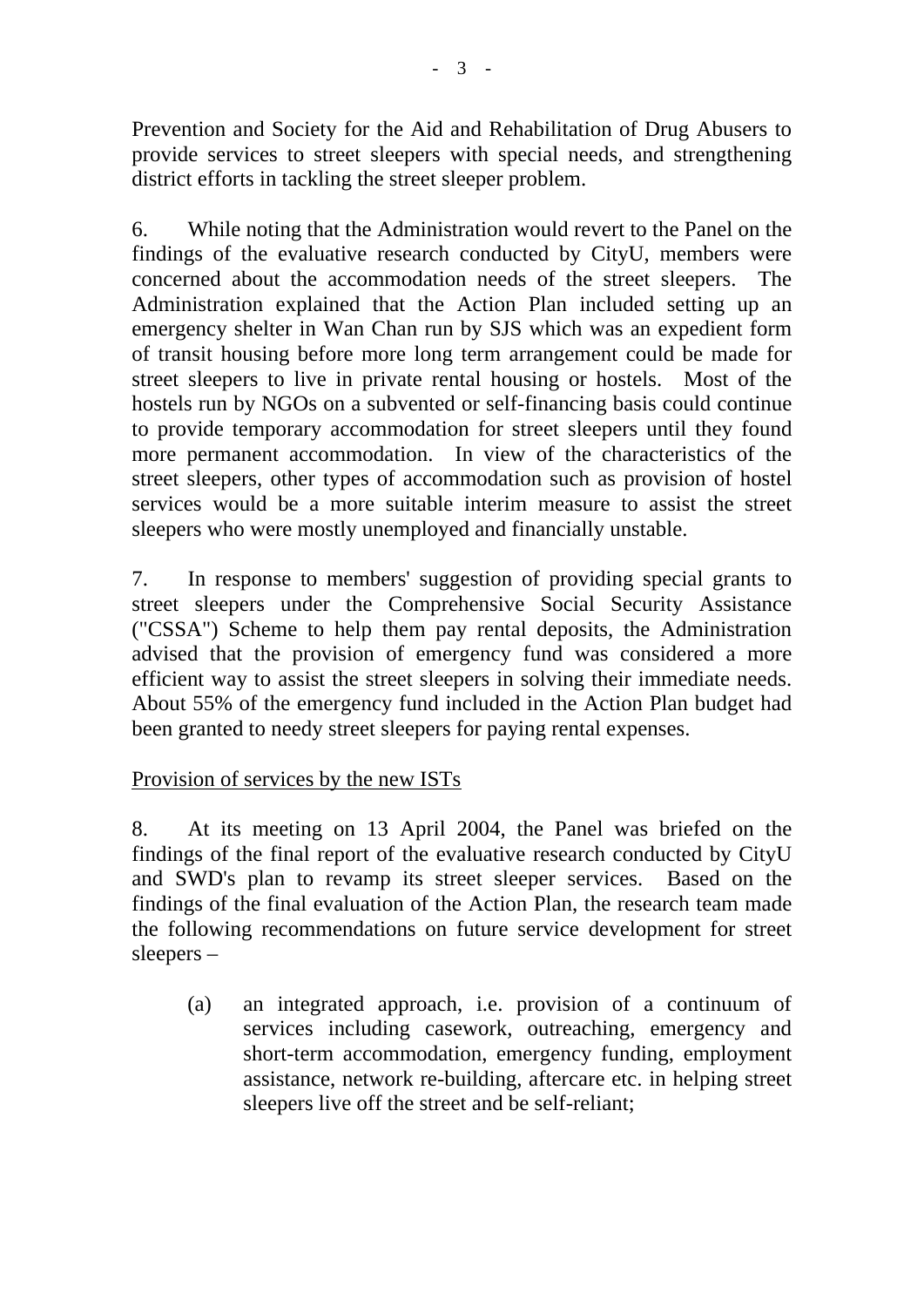- (b) aftercare service for accommodated street sleepers, at least for the initial six months, was essential to ensure that they could adjust satisfactorily to the new living environment, re-build their social network and to prevent relapse; and
- (c) NGOs should focus on direct service delivery while SWD should assume the role of service planning, co-ordination and monitoring.

9. Members noted that the Administration considered the Action Plan effective in tackling the street sleeper problem as reflected by the declining number of street sleepers, as well as promoting self-reliance and promoting social well-being of street sleepers. With the experience of the Action Plan, the Administration agreed with the research team's recommendation that service integration should be both a strategy and direction to tackle the street sleeper problem.

10. The Administration proposed to pool the resources of the individual subvented services programmes operated by SJS and SA and the three SWD's Street Sleepers Outreaching Teams<sup>1</sup> ("SSOTs") to facilitate revamping of three new ISTs, to be operated by SJS, SA and CCHA, modelled after the Action Plan, to provide one-stop integrated services for street sleepers to cover the whole territories. Other subvented services or self-financing services such as street sleepers' temporary shelters, day relief service, and short-term accommodation service operated by various NGOs would continue to be in existence to provide support to the three NGOs. On the other hand, Integrated Family Service Centres/Family Service Centres would continue to support street sleepers either through direct casework services/groups and programmes or networking with the NGOs operating street sleeper services for referral of services for street sleepers as appropriate. SWD would close its SSOTs but maintain the role of service planning, co-ordination and monitoring.

11. Members expressed support in principle for revamping street sleepers service. However, some members expressed concern about the resources for the three NGOs to operate the three new ISTs. The Administration advised that the resources would be pooled from the recurrent subventions of \$3.4 million to SJS and SA for the subvented services including two day relief centres and two urban hostels for singletons which were no longer required, and from the savings of \$2.6

l

SWD's three SSOTs provided only casework and outreaching but not other support services (e.g. day relief centres, urban hostels, etc.) and these SSOTs had to rely on the provision of such services by the subvented sector.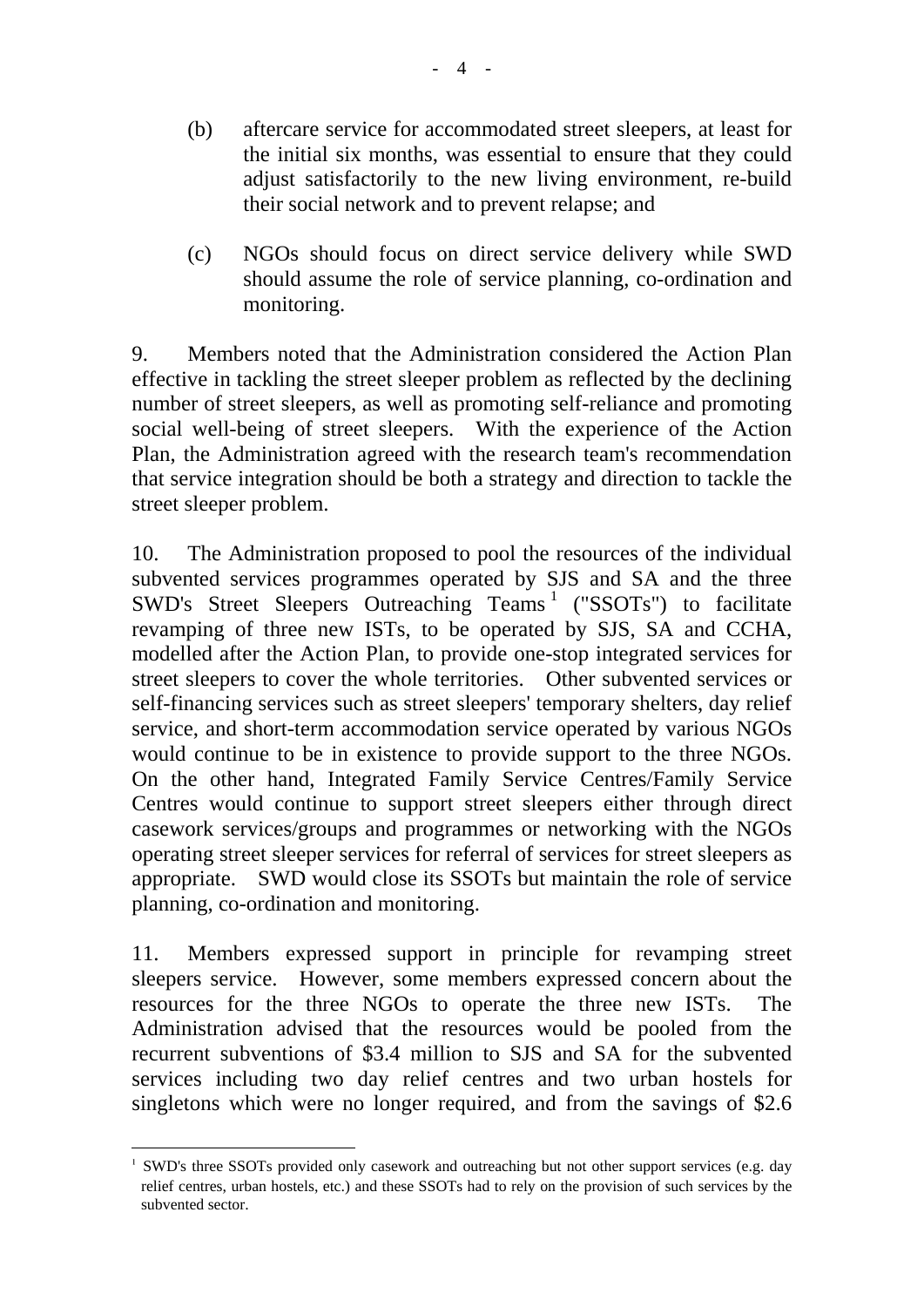million resulting from the closure of the three SSOTs of SWD. The required subvention was worked out with each NGO concerned, taking into account the service components and essential staffing requirement.

12. Some deputations took the view that a longer period of aftercare service for accommodated street sleepers should be provided. The Administration explained that providing aftercare service to street sleepers for six months was only the minimum requirement as stipulated in the funding and service agreement with the NGOs concerned. It did not rule out the need for a longer period of time for aftercare service.

13. Members noted that as exemplified by the Action Plan which had been proven effective in helping street sleepers who were younger, better educated, in normal health and with shorter duration of street sleeping to live off the street, a similar integrated approach in providing a continuum of services would be adopted to help those hardcore street sleepers to live off the street and become self-reliant. As the Action Plan would expire on 31 March 2004, the three new ISTs would be in place with effect from 1 April 2004 to maintain continuity of service. On the same day, SWD's three SSOTs would cease to provide service.

## Difficulties faced by street sleepers

14. Noting a rise in the number of street sleepers since the last quarter of 2008, the Panel examined the support services for street sleepers at its meeting on 16 April 2009 and received views from deputations on the difficulties faced by street sleepers. Members noted with concern an increasing number of Hong Kong residents who used to work in the Mainland to return to Hong Kong due to loss of jobs amidst the financial tsunami. These Hong Kong permanent residents were not eligible for applying for CSSA immediately after their return as they could not satisfy the one-year-continuous-residence requirement under the CSSA Scheme, even though they were in genuine hardship. Some of them became street sleepers because of financial hardship. Members called on the Administration to strengthen the support services for street sleepers by providing more services to ISTs, re-opening the singleton hostels previously operated by the Home Affairs Department ("HAD"), enhancing the employment assistance schemes and reviewing the CSSA Scheme.

15. The Administration advised that SWD had put in place a wide range of support services to address the emergency and accommodation needs of street sleepers. To address the accommodation needs of street sleepers, an allocation of \$50,000 was included in the annual subvention for each of the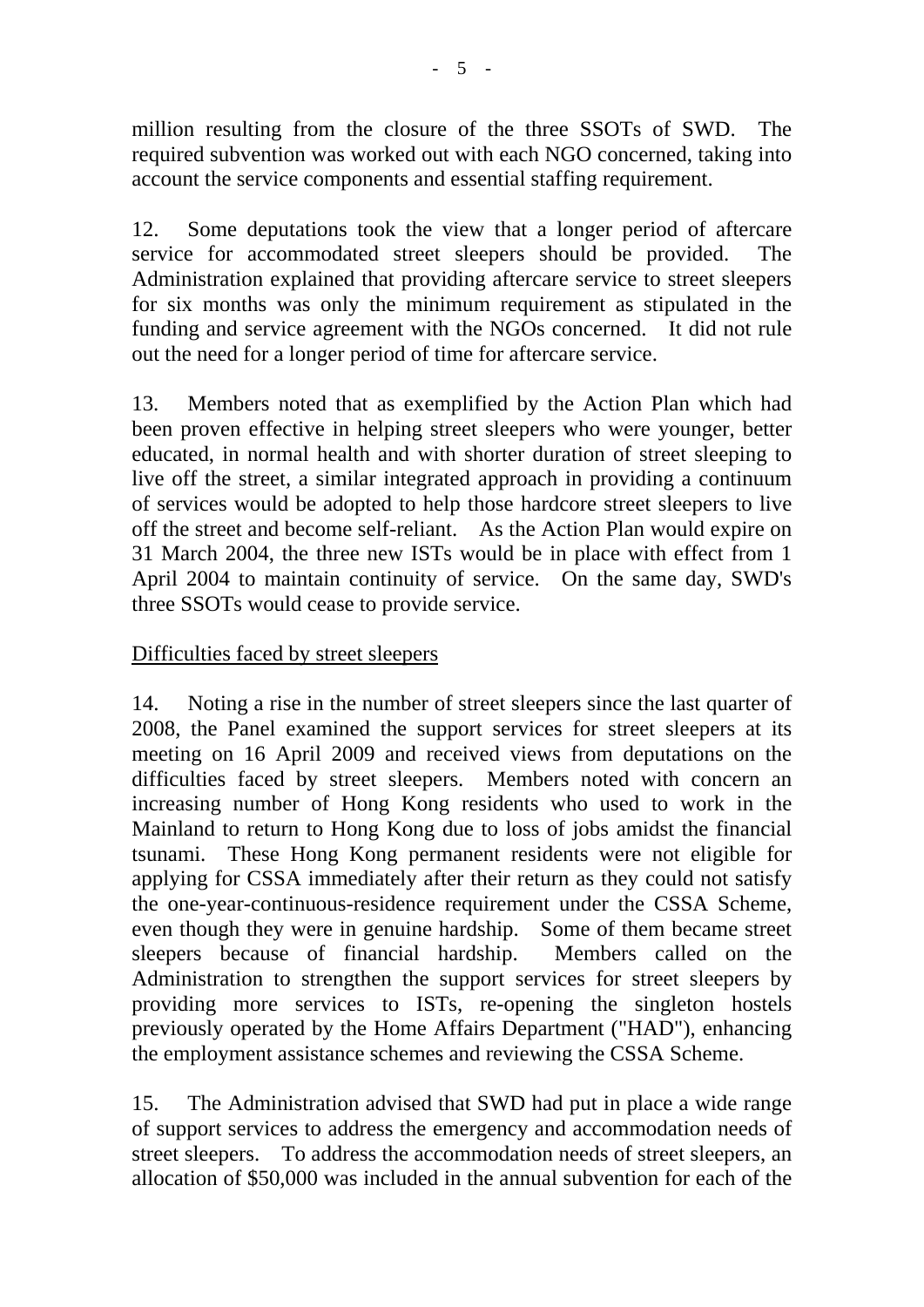three ISTs as emergency fund to cover eligible users' expenses such as payment of rent, rental deposit, other removal expenses and short-term living costs, etc. Street sleepers might be assisted with the emergency fund from ISTs to meet their imminent need, which could normally be disbursed within a short time, say a day.

16. In addition to the provision of subvented urban hostels and temporary shelters, members noted that CCHA (one of the existing ISTs), with the assistance of the Administration, would set up two self-financing hostels in 2009-2010. SWD would take the opportunity to consider enhancing the subvented emergency shelter service of CCHA. The Administration stressed that the hostels and shelters for street sleepers subvented by SWD were temporary accommodation, and the ultimate goal was to help the residents move to longer-term accommodation. For street sleepers who had genuine and pressing housing needs on social/medical ground but were unable to solve the problems themselves, SWD would recommend them to the Housing Department for consideration of allocating public rental housing units under the compassionate rehousing arrangement.

17. In response to the proposal for re-opening the singleton hostels previously operated by HAD, the Administration explained that the Singleton Hostel Programme under HAD was specifically introduced in 1991 to offer rehousing arrangements to accommodate those displaced lodgers affected by the enactment of the Bedspace Apartments Ordinance (Cap. 447). As the number of singletons affected by the Ordinance had been significantly reduced, it was decided in 2004 that the small/medium-sized singleton hostels be gradually phased out. As at April 2009, there were two multi-storey purpose-built singleton hostels, namely the "Sunrise House" and the "High Street House" remaining in the programme.

18. The Administration considered it necessary to maintain the residence requirement under the CSSA Scheme to provide a rational basis for the allocation of public resources. Where a CSSA applicant was in genuine need, the Director of Social Welfare might consider exercising discretion to waive the one-year-continuous-residence requirement having regard to individual circumstances. In the interim, street sleepers and other needy persons might be assisted with grants from the emergency funds and charitable trust funds through ISTs or Integrated Family Service Centres to tide over the short-term difficulties.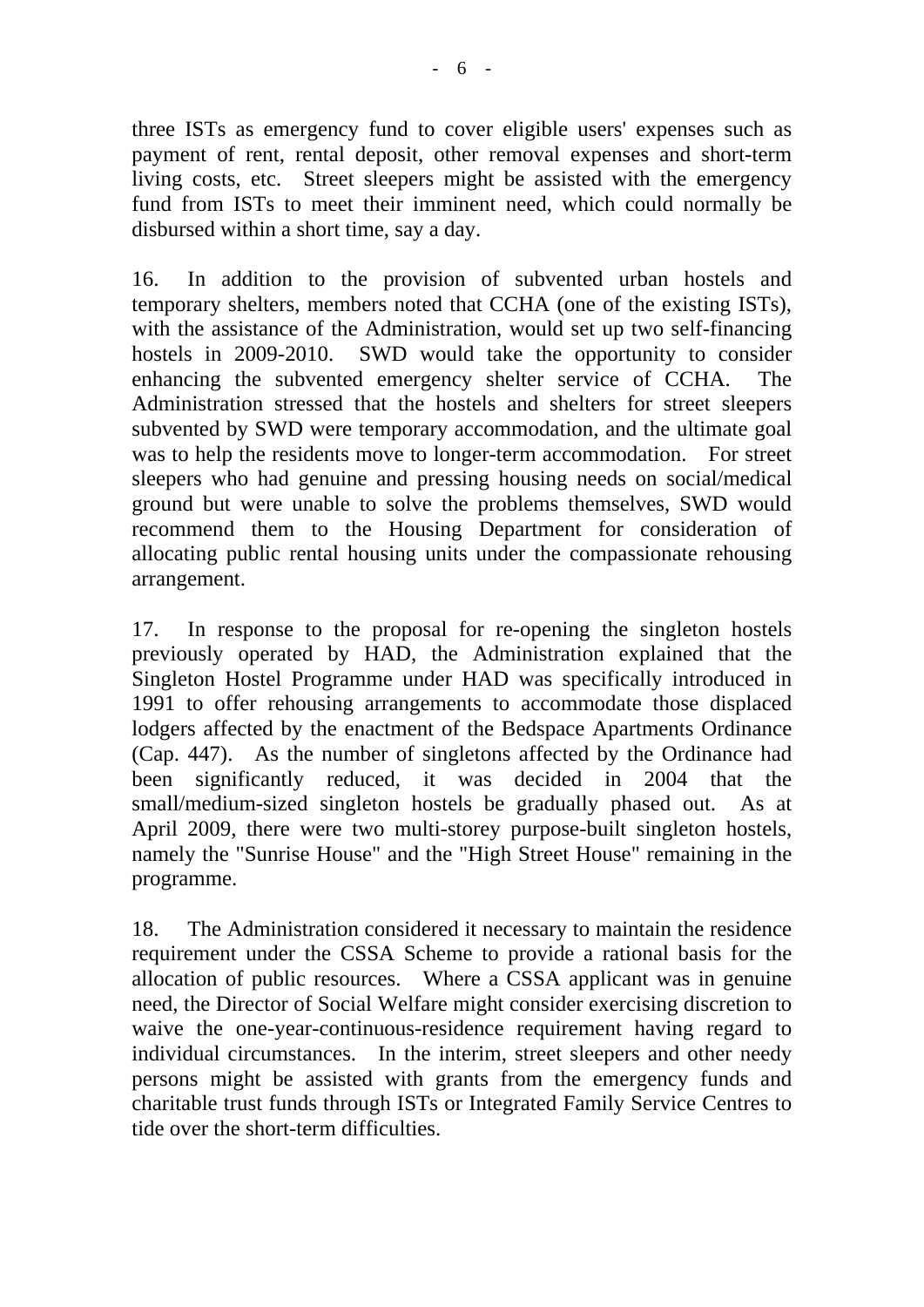## **Relevant papers**

19. A list of the relevant papers on the Legislative Council website is in the **Appendix**.

Council Business Division 2 Legislative Council Secretariat 3 May 2011